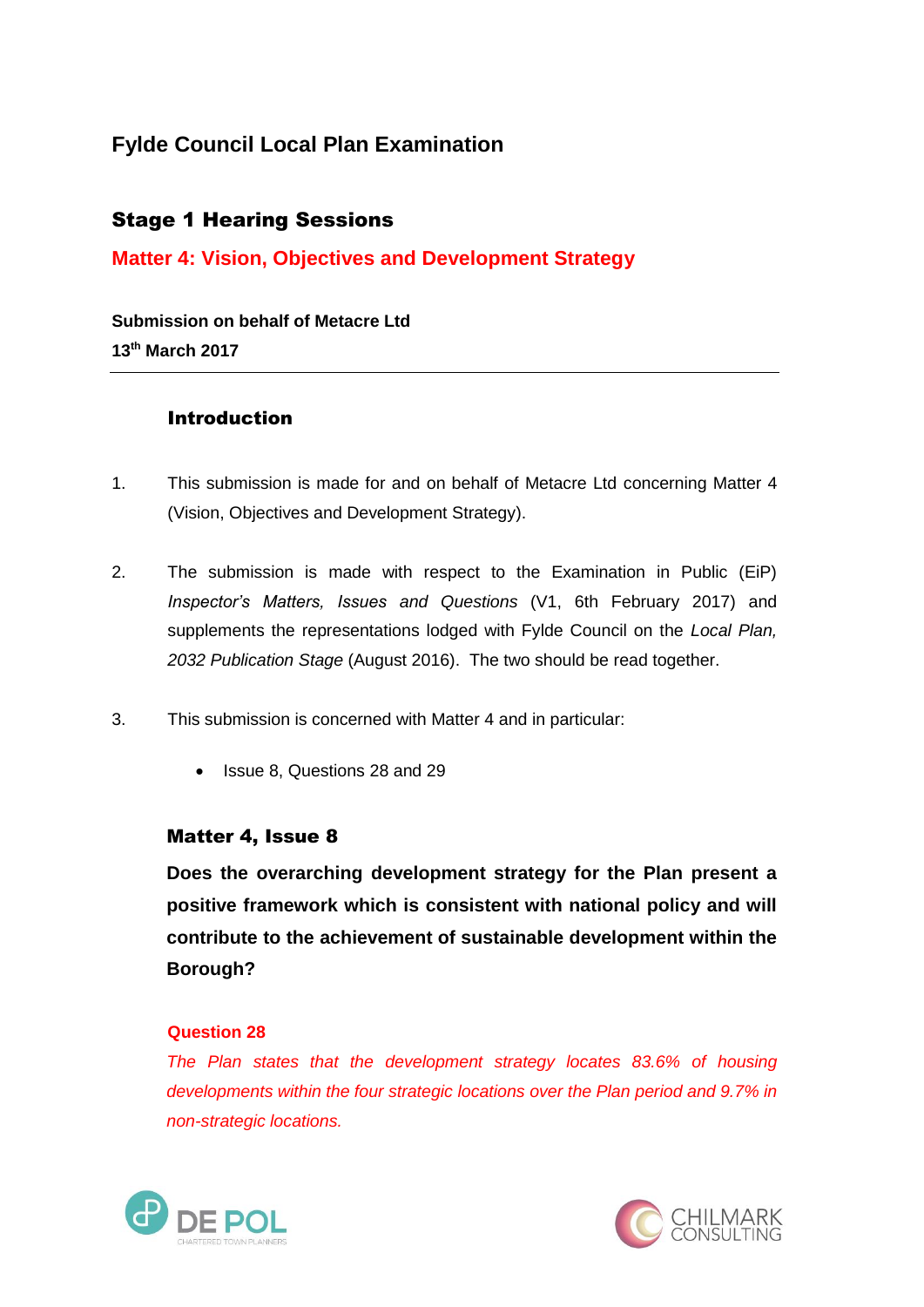- *a. Is this strategy and the distribution of development within the Plan period justified? Are the strategic and non-strategic locations soundly based and supported by robust evidence?*
- *b. Will the development strategy achieve the Council's vision and strategic objectives and deliver sustainable development for Fylde?*
- *c. Is the development strategy clearly defined within the Plan? Does Policy DLF1 clearly set out the distribution of development?*
- 4. Whilst it is accepted that the large majority of the Council's development needs ought to be delivered in the four strategic locations, there is concern that the development strategy for the non-strategic locations is not soundly based or sufficiently flexible to deliver the Plan's housing requirements.
- 5. Whilst Policy DLF1 states that an allowance should be made for the delivery of non-strategic sites within and adjacent to Tier 1 and Tier 2 Rural Settlements, the justification text to Policy SL5 states that the rural settlements are to be restricted to development targets of 150 homes and 50 homes respectively over the plan period. These targets are entirely arbitrary figures and it is inappropriate to treat these as a ceiling to development. To do so could mean that otherwise sustainable development is precluded against the clear guidance in NPPF policy.
- 6. Further to this, Policy GD1 goes on to state that development will be focussed on previously developed land within and immediately abutting the existing settlements, with the Policy suggesting that development proposals on greenfield sites will be limited to land *within* settlement boundaries only.
- 7. It has been widely acknowledged by the Council and s.78 appeal Inspectors that the settlement boundaries of the current adopted plan, which were adopted 13 years ago at a time when there was no need for additional housing, were so tightly constrained that they were unable to deliver the Borough's housing needs (See Metacre Ltd response to Matter 3, Question 23). This is a contributing factor to the current significant housing shortfall within the Borough. It is also generally accepted that there are limited development opportunities within the defined settlement boundaries, leading to the need for significant greenfield development on the edge of the settlements. It would appear that the proposed new settlement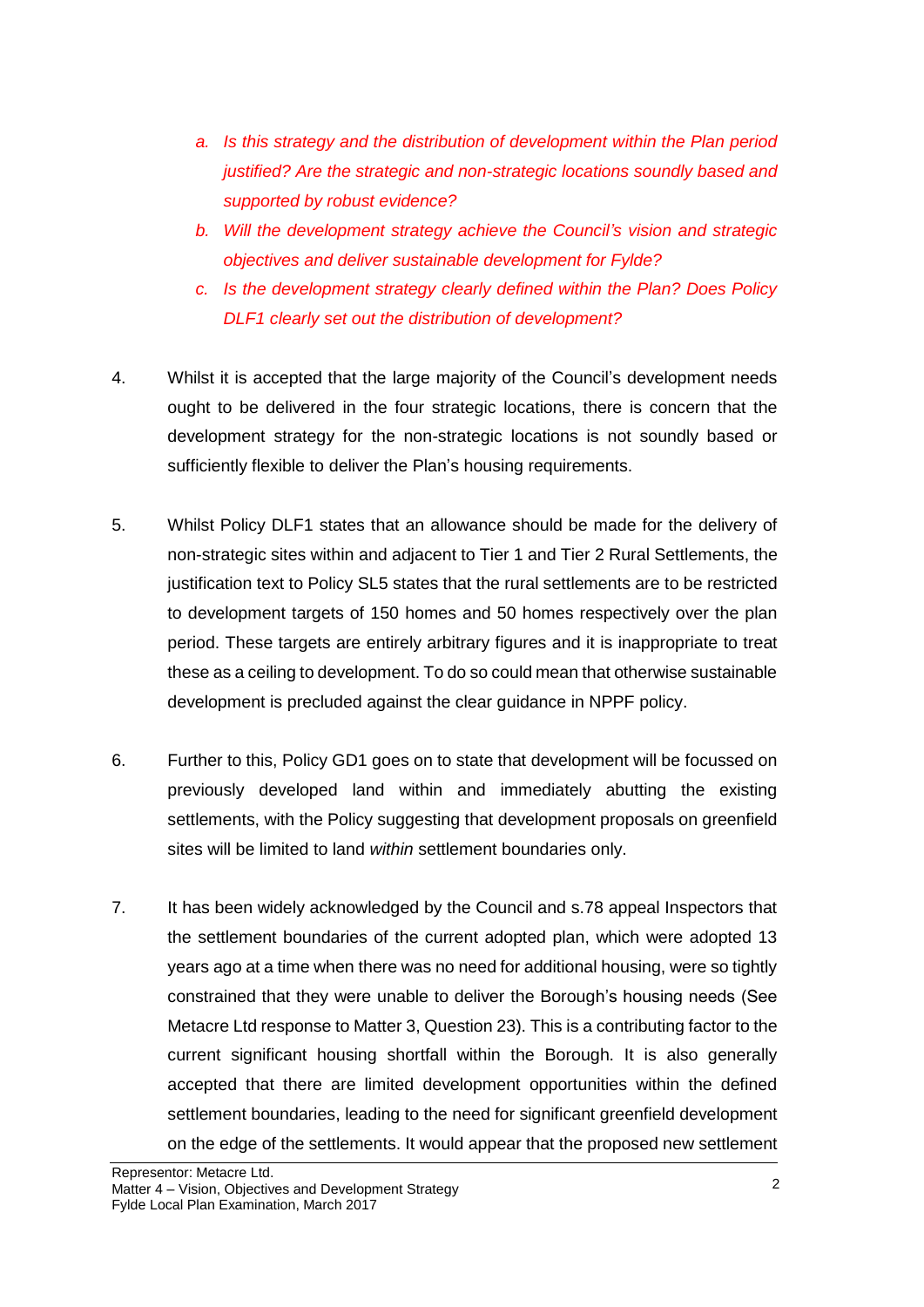boundaries in the publication plan have simply been extended to include the allocated / committed housing sites.

8. Accordingly there is concern that the potential for non-strategic development within or adjacent to the proposed settlement boundaries will be limited and thus there is little flexibility to deliver the Borough's housing requirement.

### **Question 29**

*Is the settlement hierarchy set out in policy S1 justified? Does the evidence suggest that some settlements should be placed at different levels within the hierarchy? If so, what implications would this have, if any, on the development strategy?* 

- 9. As set out in earlier representations, this representation objects to the exclusion of the settlement of Treales from the Council's emerging settlement hierarchy.
- 10. In the current adopted Local Plan the villages of **Treales**, Wharles and Little Eccleston have defined settlement boundaries, within which development is permitted. However, the Publication version now excludes these settlements from the hierarchy and the Proposals Map shows them washed over by countryside. As such they would be subject to policies which place significant restrictions on development.
- 11. Whilst it is acknowledged that the Council's *Settlement Hierarchy Background Paper* has sought to undertake a sustainability appraisal of settlements across the Borough, this assessment has been made entirely on the basis of accessible local services and facilities. Accessibility is only one factor in a wider set of considerations when determining whether a settlement can deliver sustainable development.
- 12. Furthermore, the Background Paper provides a score for each settlement and it would appear that any settlement achieving less than 10 points has been discounted as not sufficiently accessible for the delivery of sustainable development. Clifton received a score of 10 points and has been designated as a Tier 2 Settlement, whereas Treales, which received a score of 9, has been